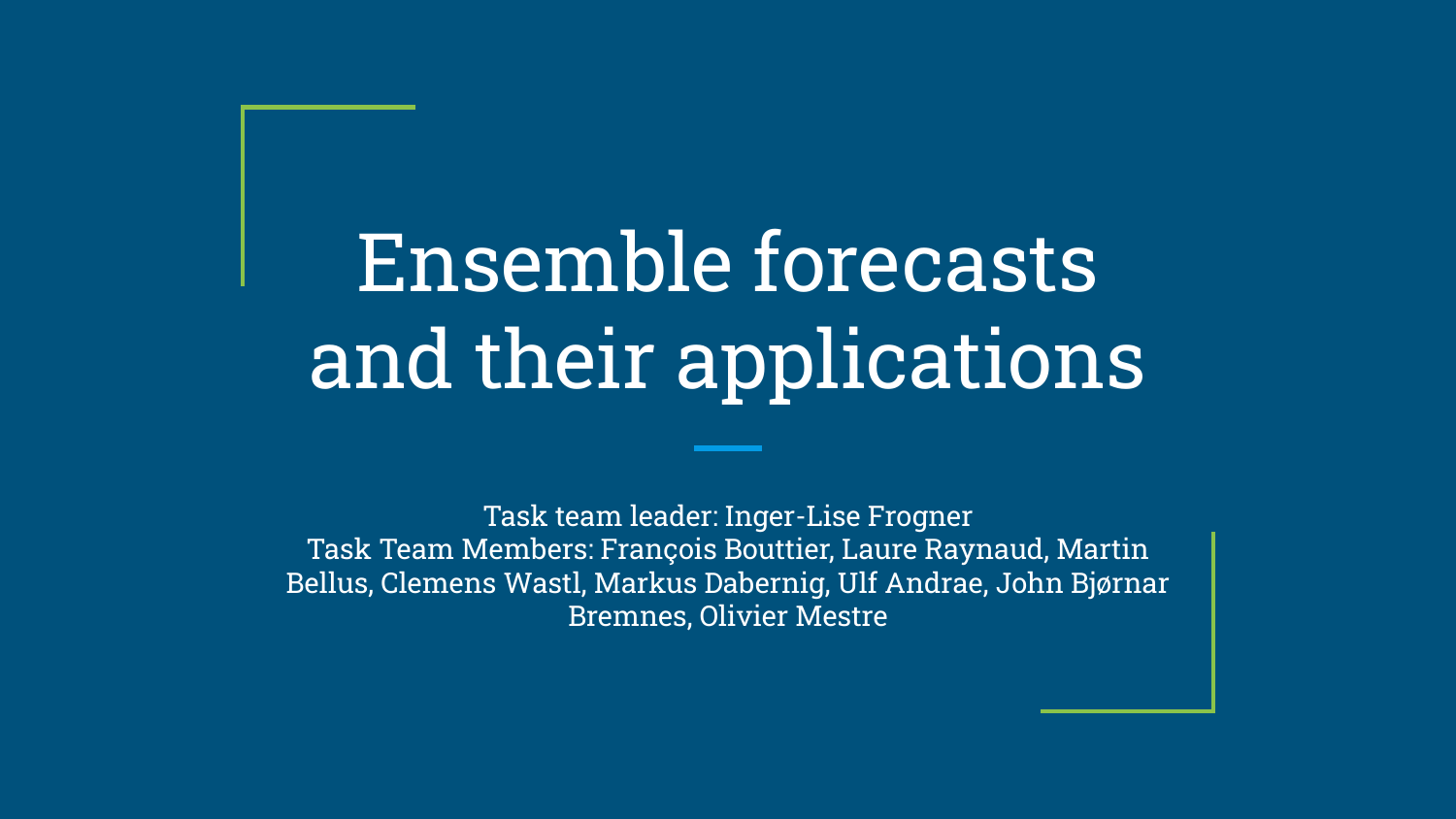### The "WHY (needs)" question

● In order to predict localized and high impact weather an ensemble prediction system is crucial

- Need to efficiently treat the large (and growing) volume of data
	- post processing at the HPCs
	- carefully design an archive strategy
	- ...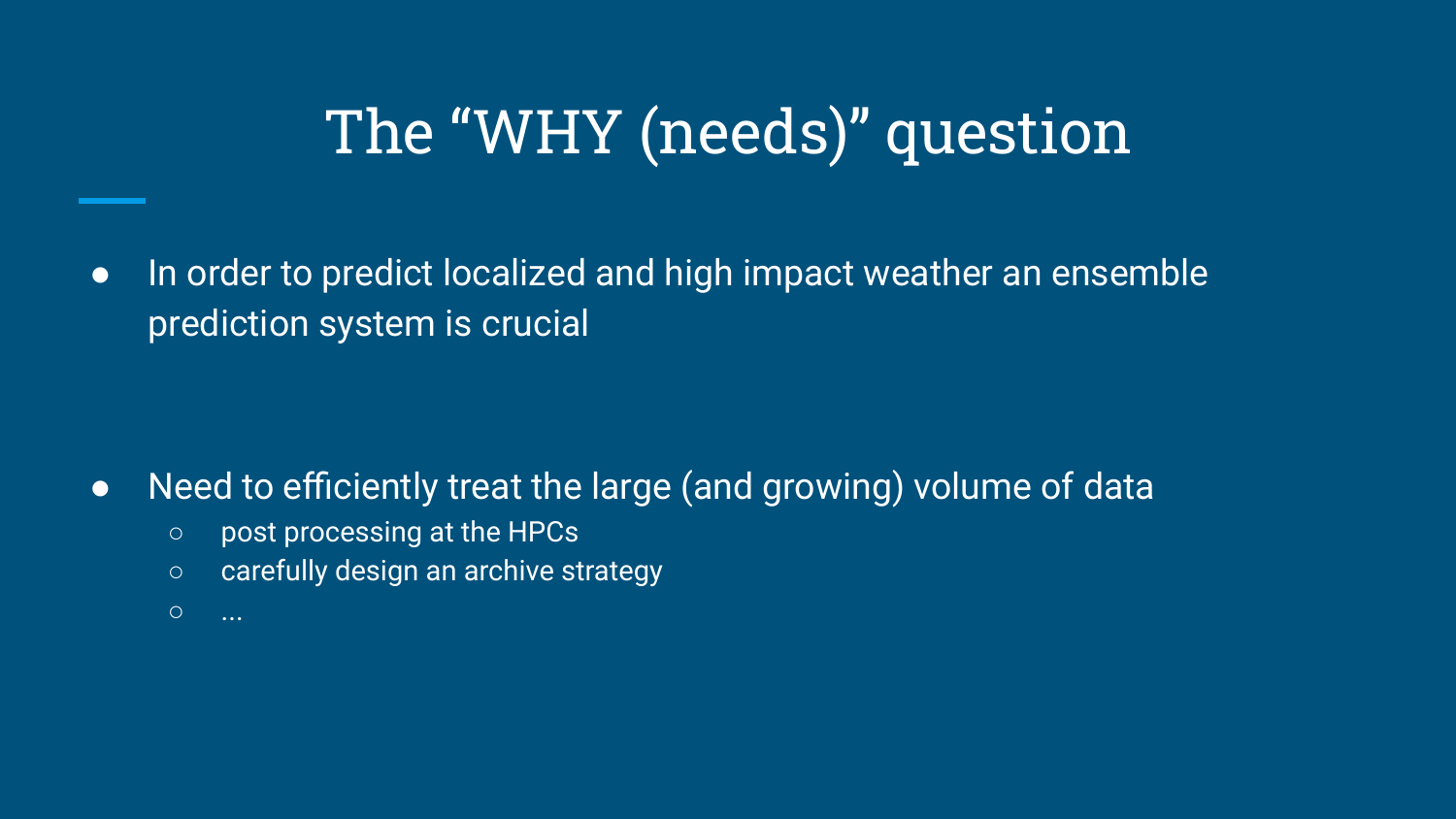### The "WHAT (goals)" question - general

- Continue introduction, assessment and optimization of relevant perturbation methods and settings, also aimed for (sub)-km scales, to improve the ensembles. Develop perturbations that represent errors close to their source and that respect balances
- Continuous and seamless high-resolution ensemble prediction on timescales from nowcasting to 2-3 days ahead (could also merge in ECMWF forecasts)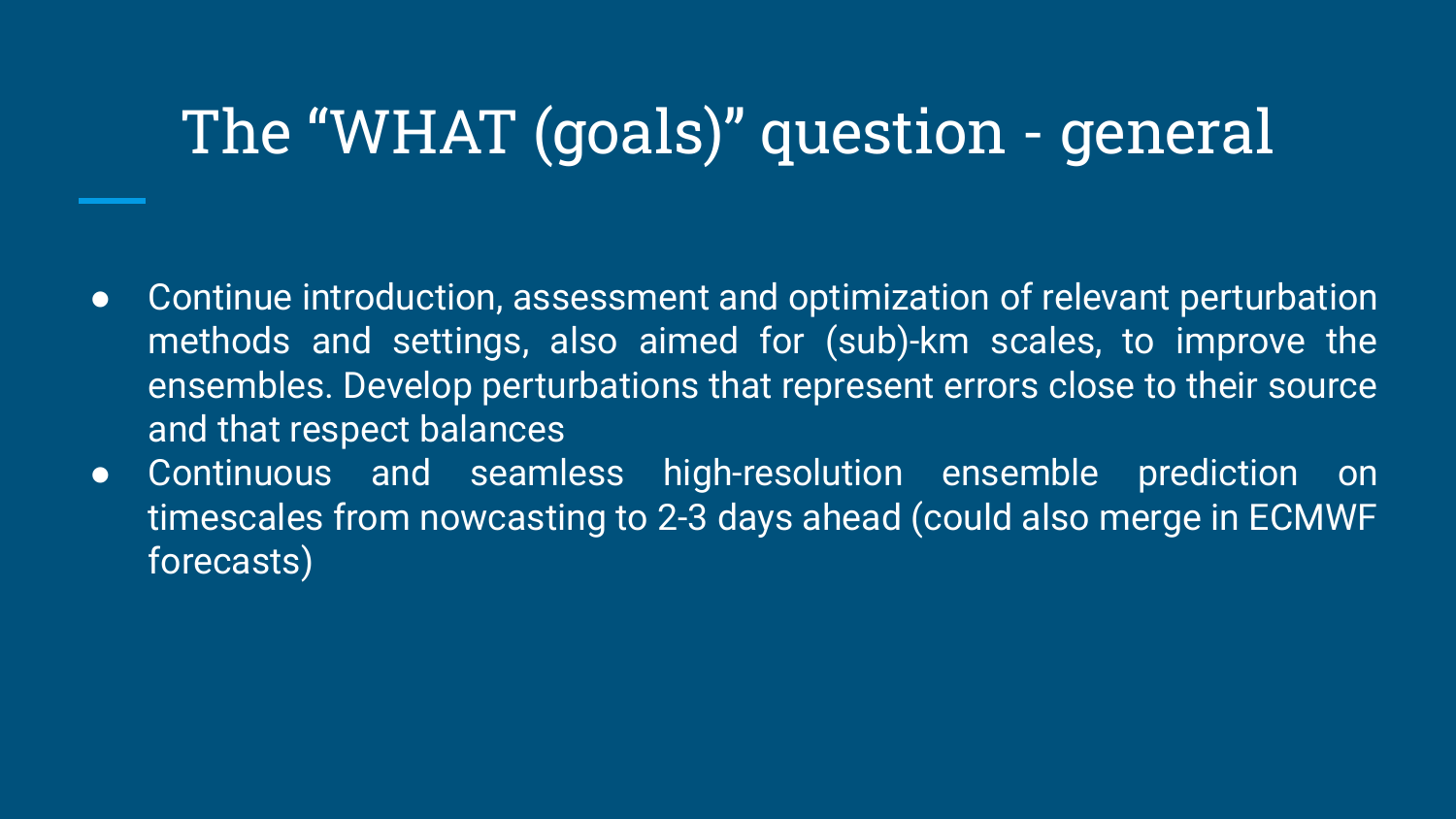### The "WHAT (goals)" question - pp and products

• Develop EPS post processing, tools and products to facilitate (swift) interpretation by users

#### ● Reforecasts

- Assess the need for reforecasts (for producing EFI/SOT and for use in calibration/post-processing), compared to using the existing operational archive
- Investigate the usefulness of different configurations, eg deterministic for long period or ensemble for shorter period - keeping the cost the same. Is it affordable?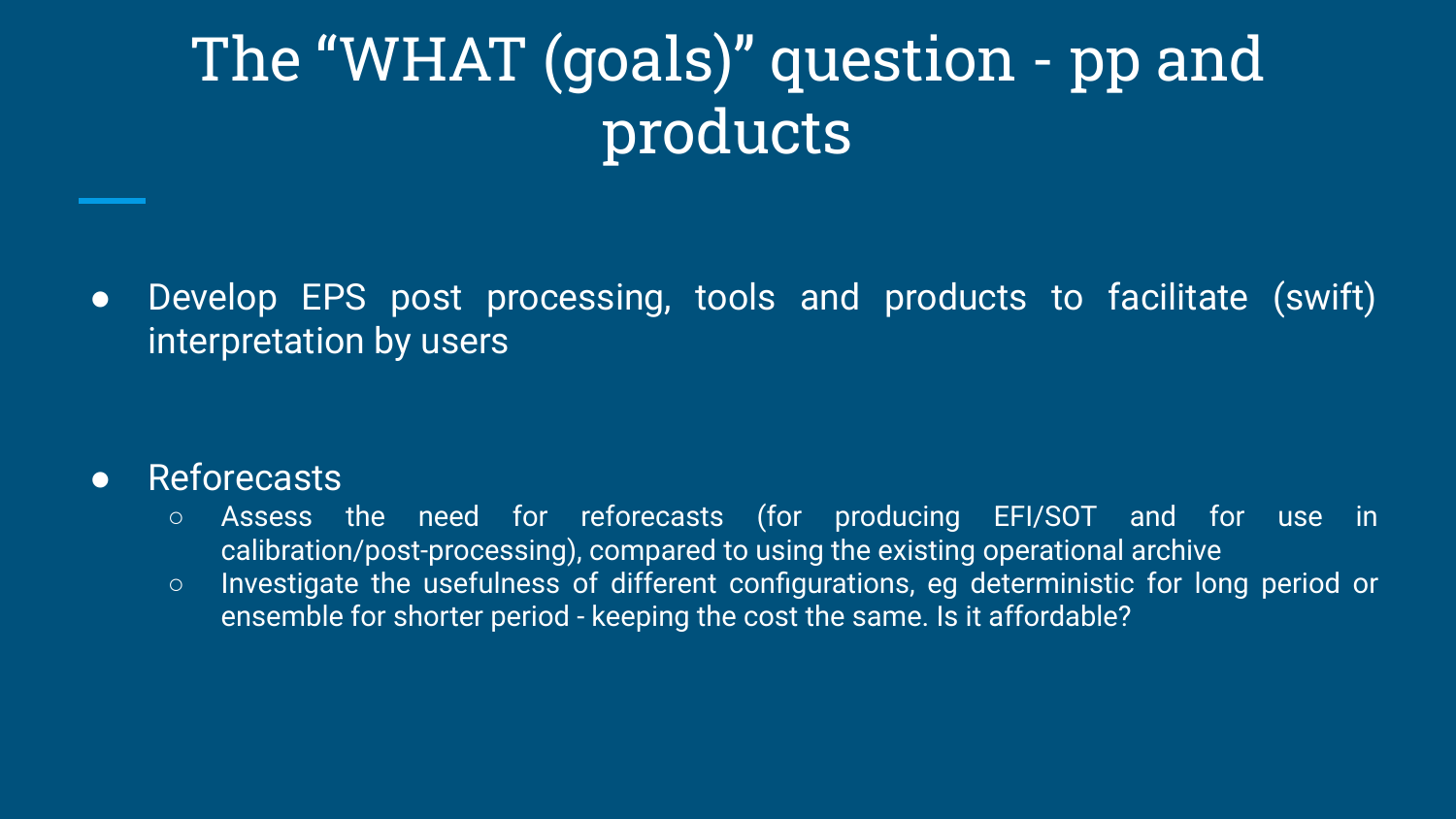## The "WHAT (goals)" question - link with physics

● Explore the possibility of fully stochastic parameterization schemes

● Investigate how machine learning algorithms as surrogates for physical parameterizations will influence model uncertainty description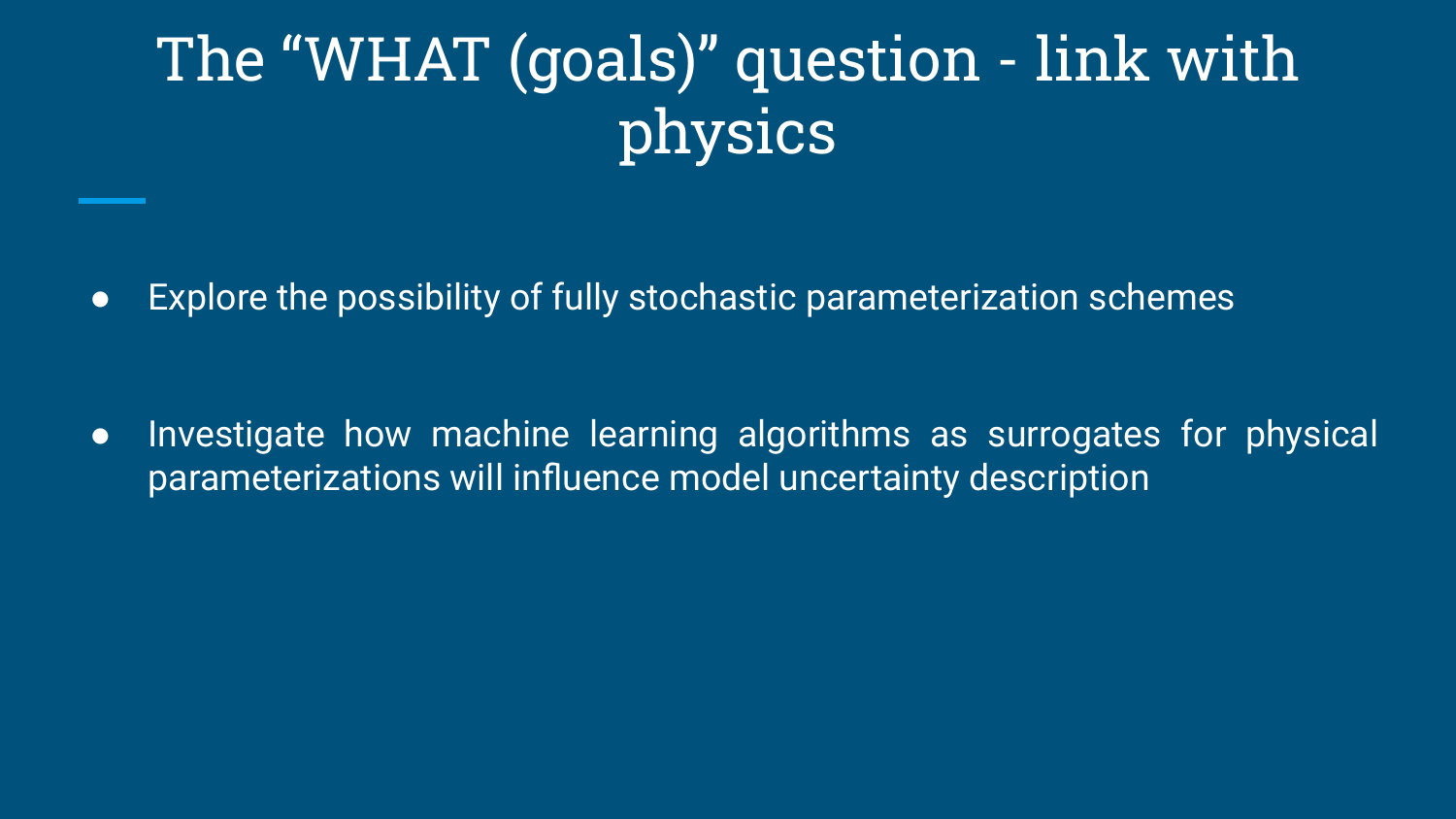### The "WHAT (goals)" question - link with DA

#### ● The ensemble should be suitable for data assimilation purposes

- investigating the impact ensemble generation techniques have on sampling of the climatological as well as error-of-the-day covariances
- impact of ensemble size, model resolution

● The various ensemble assimilation methods (EDA/BRAND/LETKF/3-4DEnVar) available for a canonical ensemble setup should be intercompared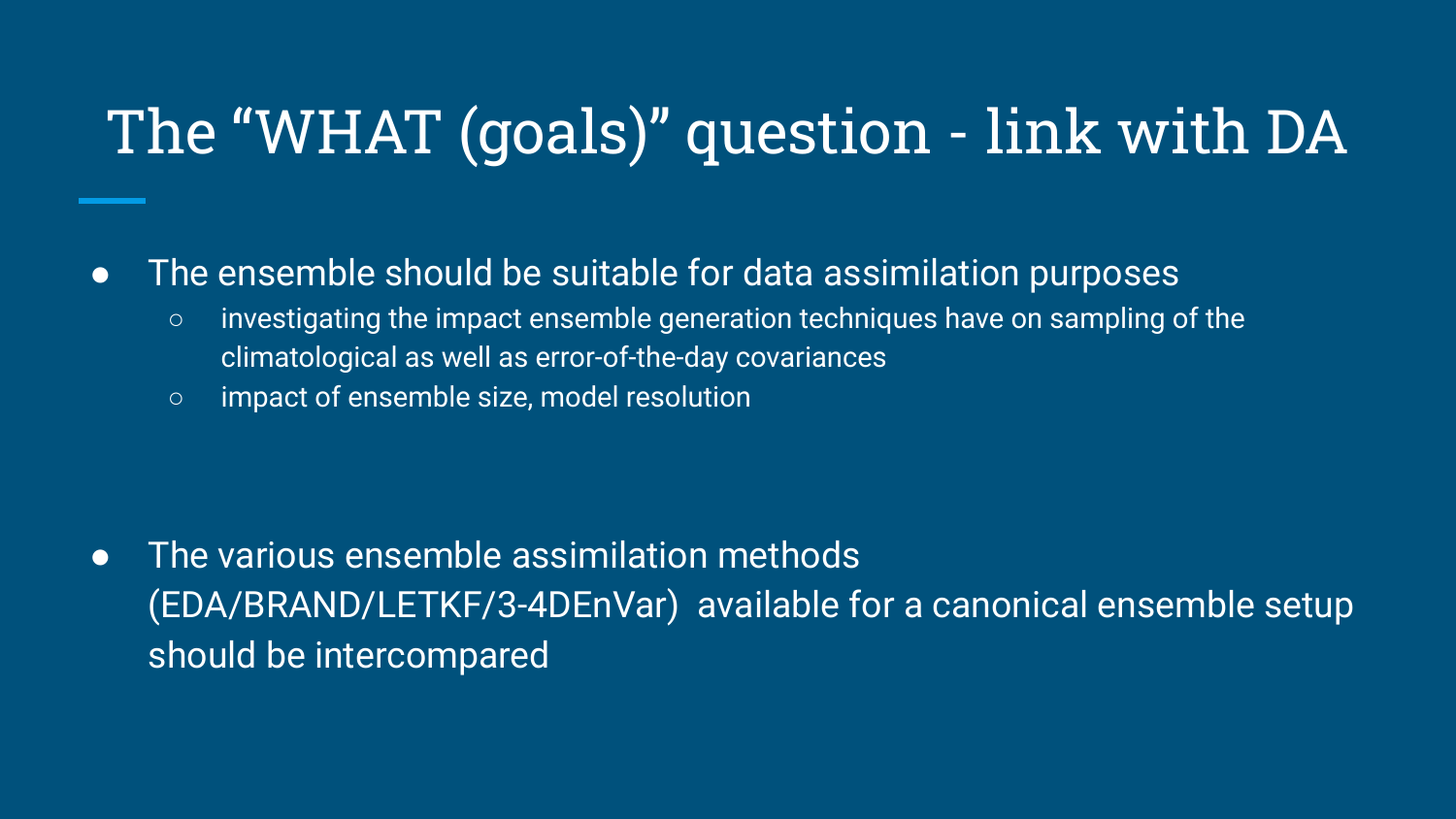### The "HOW (tasks)" question

- Assess the optimal domain size and ensemble size with respect to spatial and temporal evolution of the uncertainties
- Assess the potential benefit of higher resolution (with and without calibration), especially for extreme weather. Assess the trade off between resolution and ensemble size
- Assess ensemble configurations: combinations of several EPS/deterministic runs, dual resolution ensembles
- Assess the benefit of running EPS vs. deterministic and the benefit of EPS nowcasting
- Need experimentation to decide if sub-km EPS is worth the cost vs. improving the ensemble at existing resolutions
- Move towards more physically based perturbations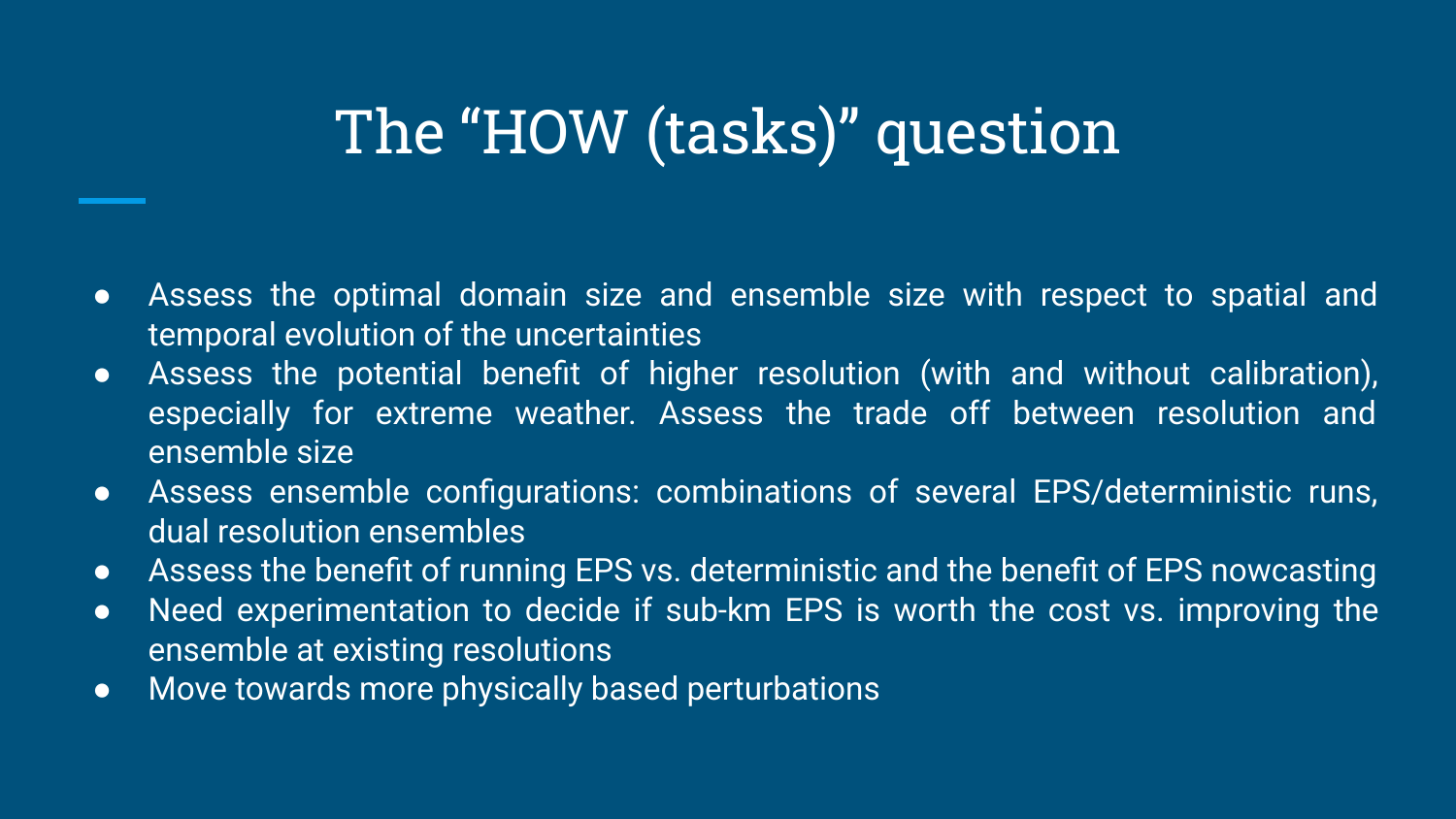### The "HOW (tasks)" question

● Experts in ensemble methodology, calibration, statistics, machine learning, post processing, system aspects and computer science needed

• To have EPS on (sub)-km scale from now-casting up to 3 days with sufficient number of members needs considerable increase in computational resources and/or better use of existing resources through the use of eg. single precision and machine learning is needed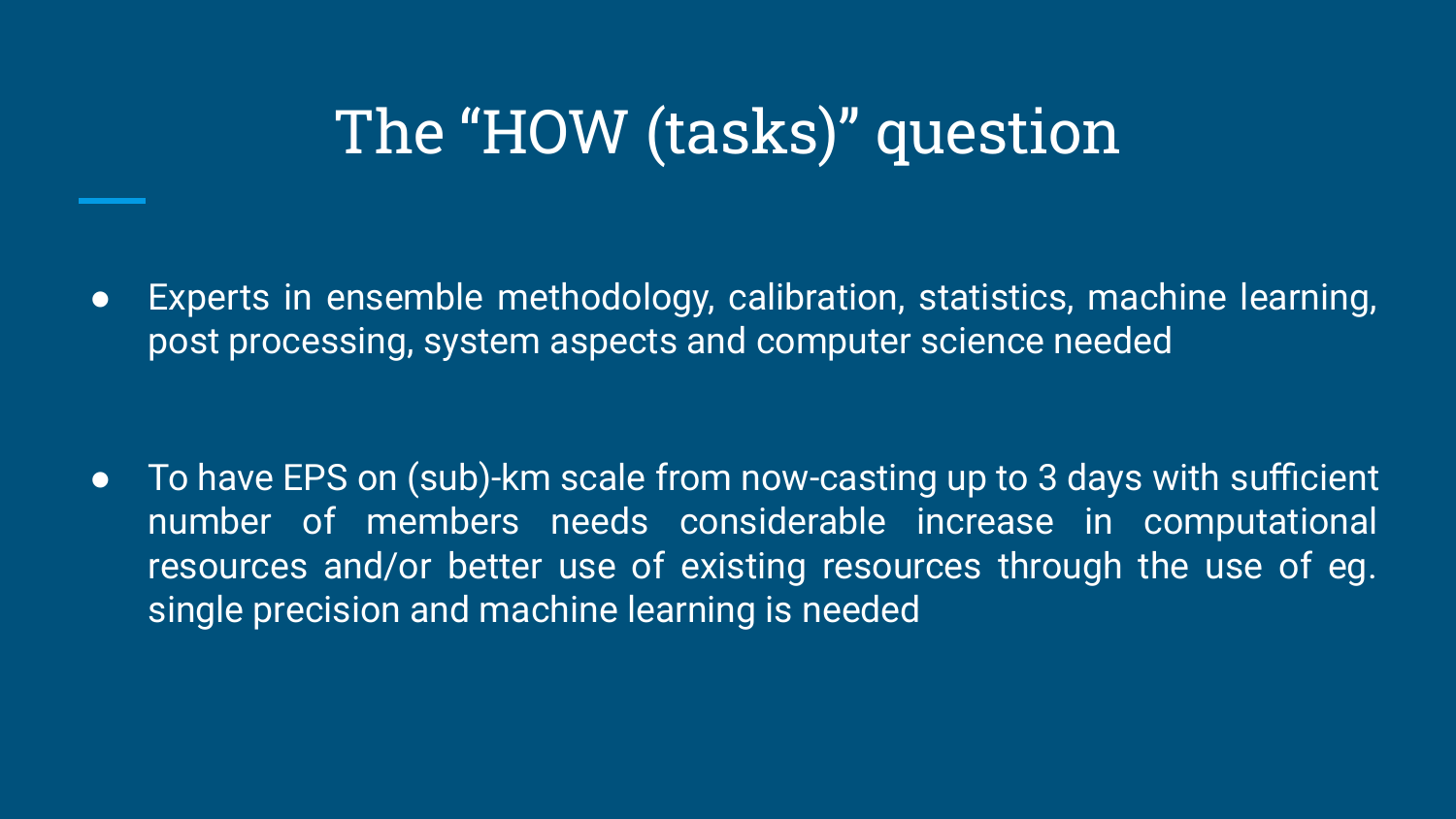There are different views of what a common working environment is

#### **What we agree on:**

Interoperability is crucial for the cooperation, in order to bring components of the common codes to a high-level of independently testable components. We see the common code as a mandatory condition for the cooperation (NB: here the term "common code" does NOT include scripting system)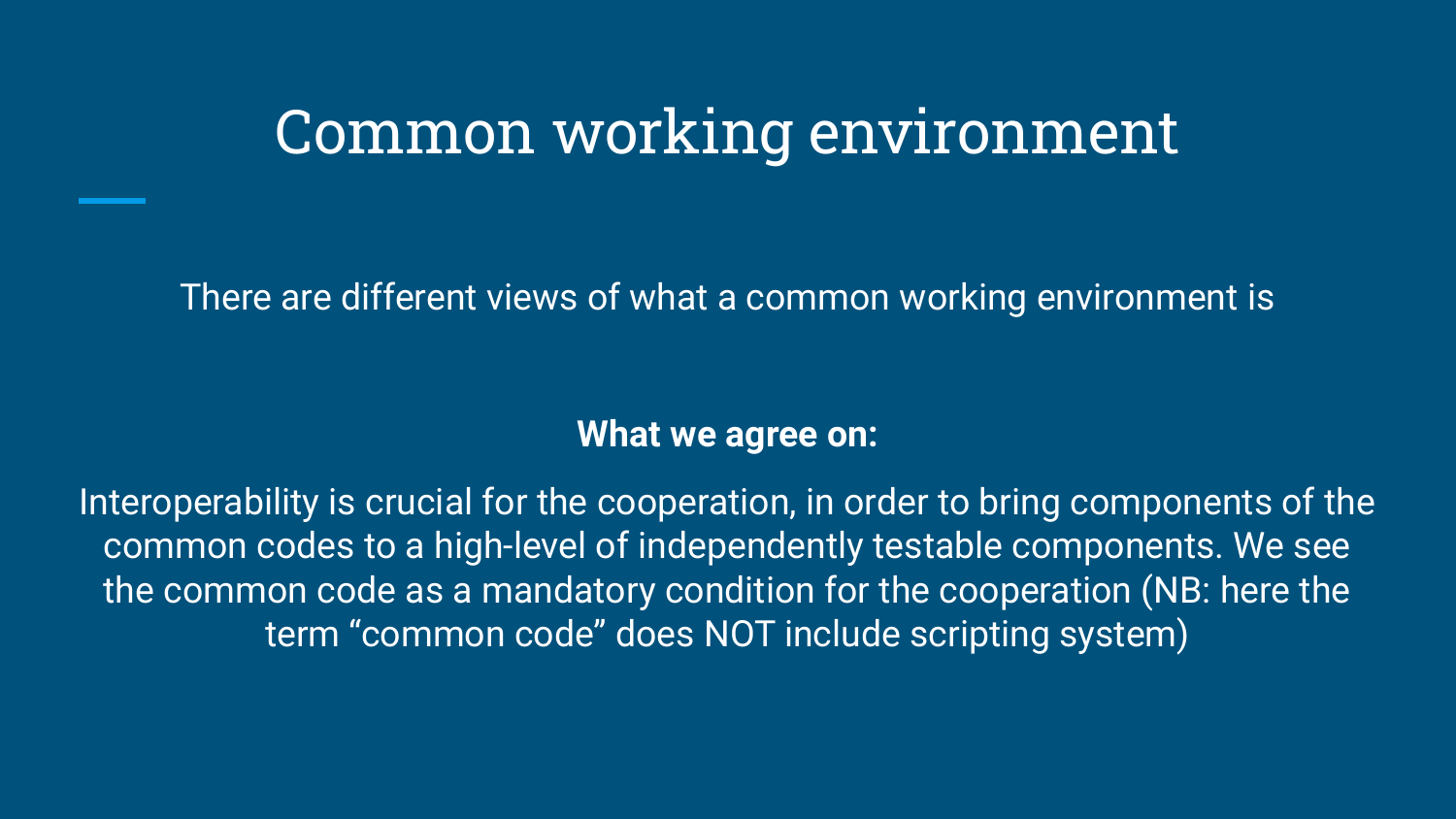**What we disagree on:**

Common scripting system: Some think it is important to have a fully common system, including scripts. Others think scripting system should not be part of the common working environment, in fact some argue that we should not use scripting system at all in research mode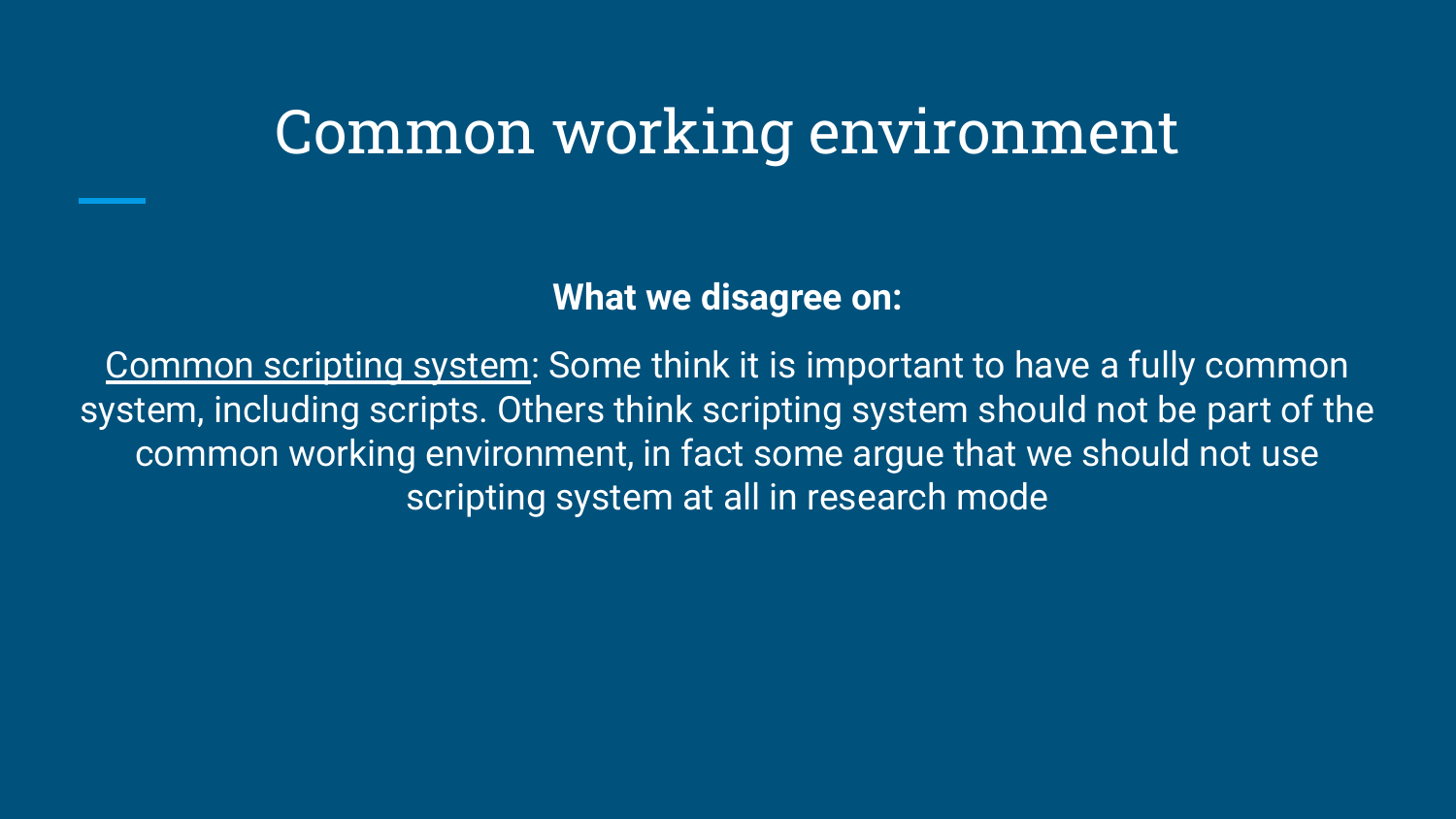We see two ways forward for the common working environment, and the group is split between what they think is the best option:

- 1. No common scripting system. Continue to work in separate systems, but share code and experiences (as we do today). This could include common software for creating perturbations (eg surface perturbations, like is the case today). We could set up a common benchmark domain and do intercomparison exercises, for some it is also possible to utilize overlapping areas for this.
- 2. Include a common, modernized scripting system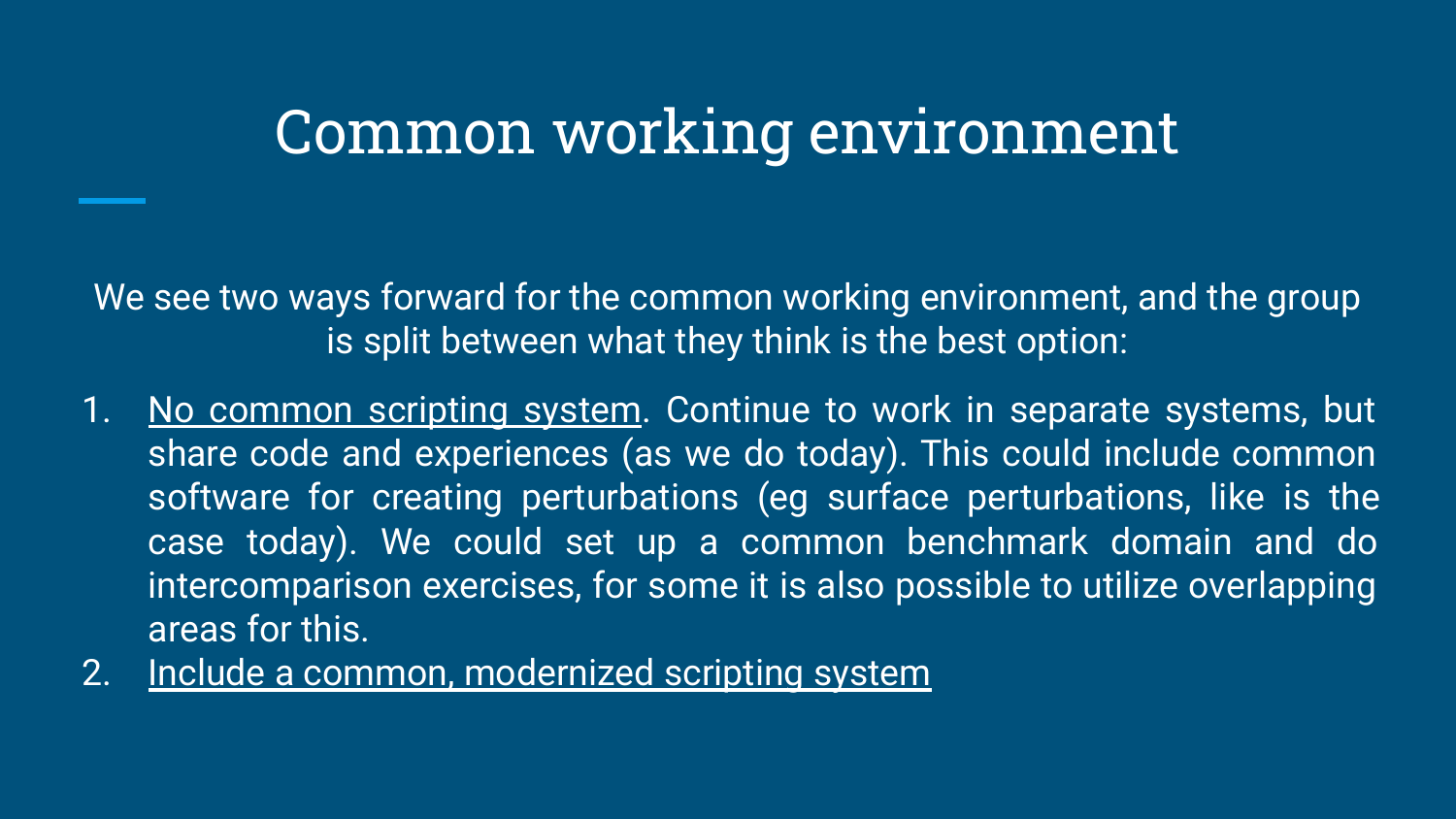#### ○ Pros of a common scripting system

- i. better coordination of development work, the possibility to carry on complex developments by several partners located at different Institutes in a coordinated way, possible to do coordinated experiments
- ii. faster implementation into the CSCs
- iii. Less need to duplicate work
- Cons of a common scripting system
	- i. Big task to create the common scripting system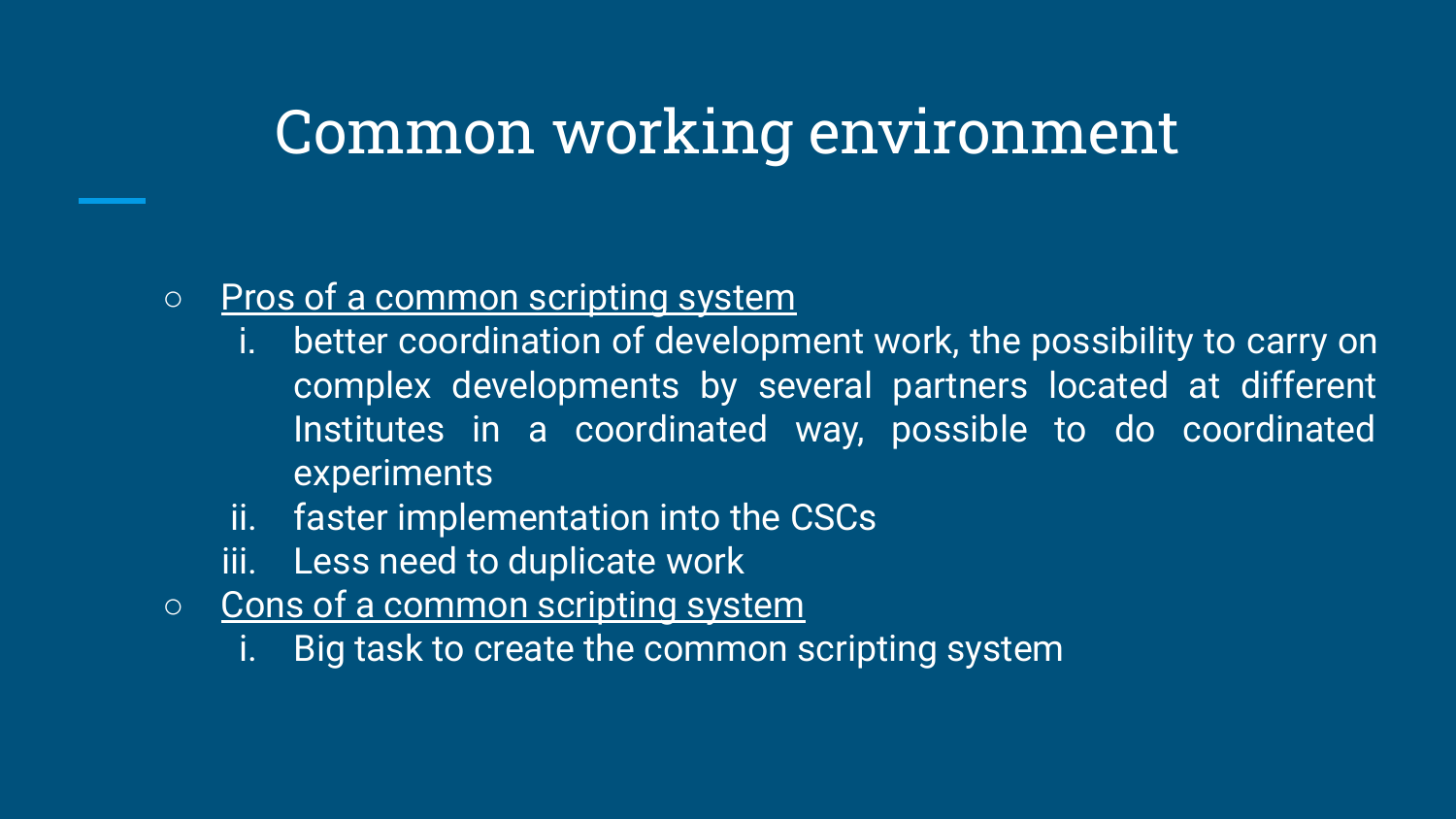### Other questions addressed by the group

- We know too little about machine learning and the application as surrogates for physical parameterizations and the use for error representations
	- follow developments ongoing in eg. ESCAPE2 WP4

● We lack knowledge about computational science aspects and HPC technology evolution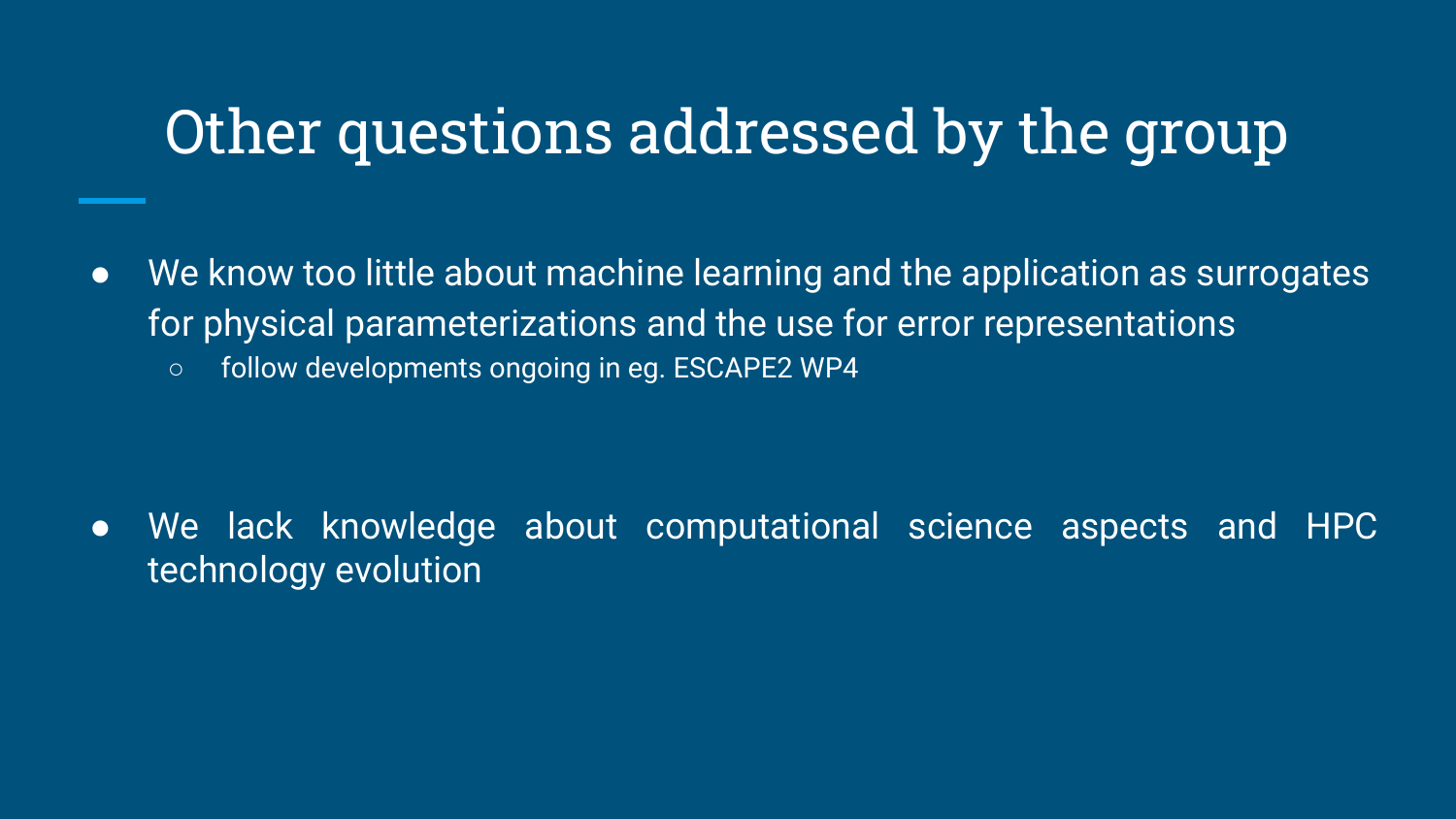# Ensemble calibration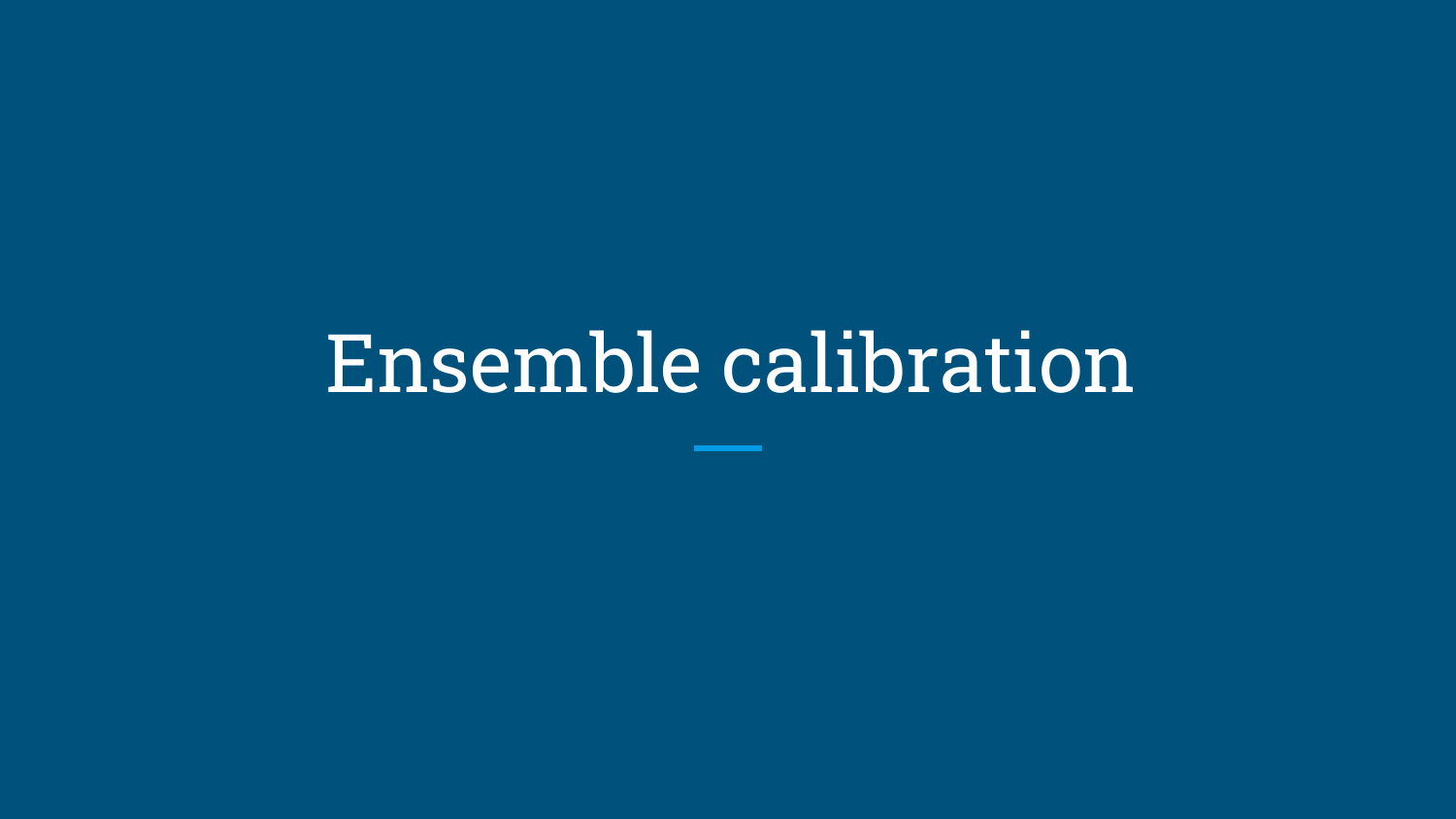# WHY (needs)

- **•** Calibration of ensemble will further enhance its usefulness
	- adapt better to (end) users' needs
- Long archives are needed
	- for calibration at member states/centres
	- external users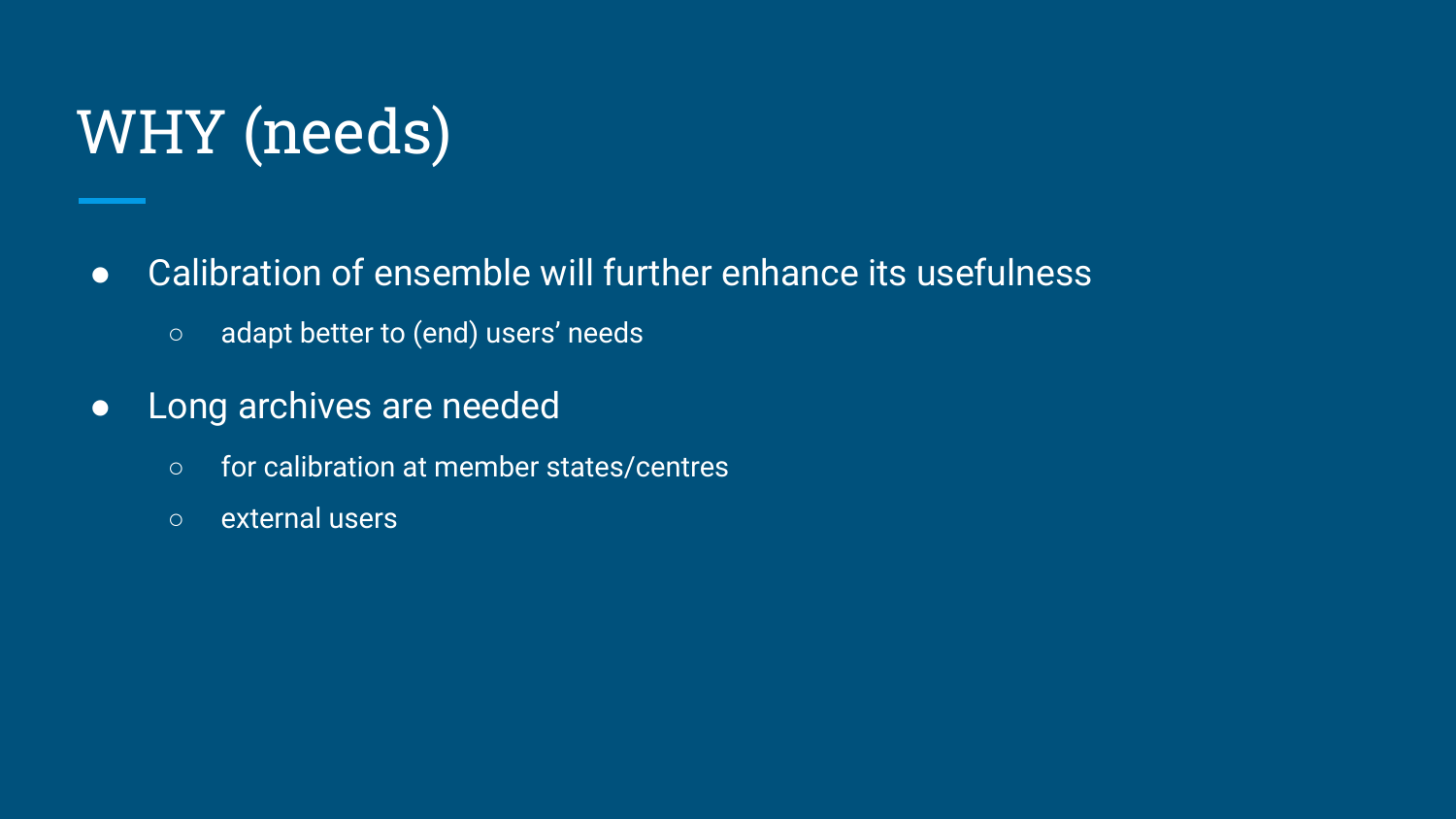# WHAT (goals)

- *●* **Calibrated** continuous and seamless high-resolution ensemble prediction on timescales from nowcasting to 2-3 days ahead
	- may require use recent measurements and other EPSs
	- separate calibration systems and blending vs. unified approach
- Calibration approaches that ...
	- pay special attention to extreme and high impact weather
	- provide probabilistic forecasts at any location
	- account for weather type dependencies
	- make use of the latest statistical/machine learning methods
- Assessment of the need of reforecasts compared to operational archive